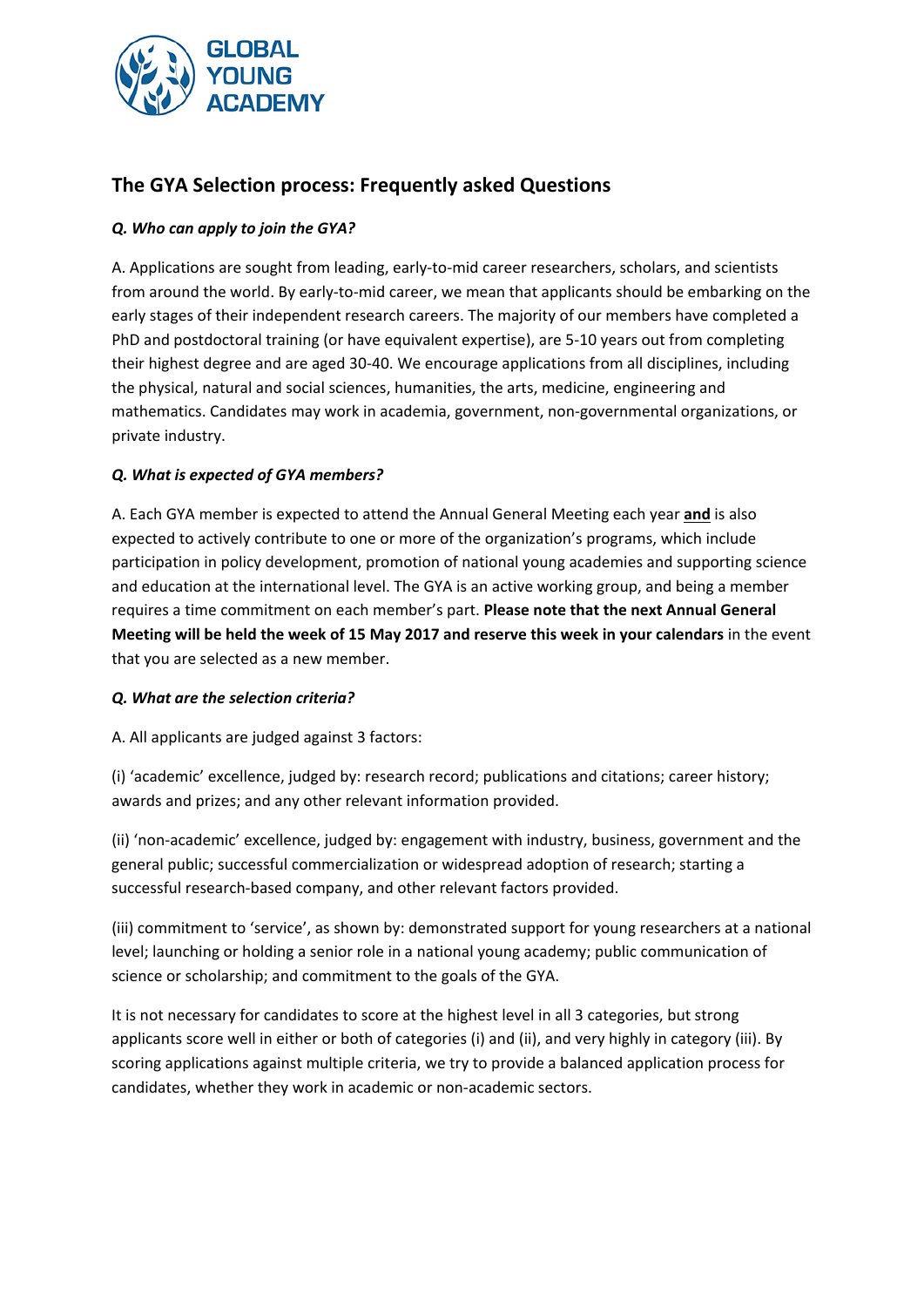#### *Q. How are applications judged?*

A. Each application is scored by at least one panel of judges, comprising members from diverse countries and research disciplines. Applications judged to be 'middle‐ranking' after the first round of marking are rescored by a second panel of judges, with the results from both panels combined to reach a final score. The main factor in the final selection is based on the applicant's average score. Secondary factors are the applicant's discipline, sector and country of origin. Our aim in considering these secondary factors is to further increase the diversity of the GYA. Given two equally strong applications, our preference is for candidates from countries where the GYA currently has no representatives, or for disciplines or employment sectors (e.g. industry or government) where we have few members. You can find information about our current membership on our website.

# *Q. Is there an age limit? Can I resubmit an application next year?*

A. There is no limit to how many times you can submit an application to the GYA. There is no hard age limit for applicants. However, as we note on the application form, most of our members are aged 30‐40 and are in the early years of their independent research or working careers. Generally, age is not considered a significant factor for applicants aged 40 years old or less in the year that they would be first admitted. Applicants aged over 40 may be admitted if they can demonstrate a good reason for being considered – for example, a significant career break due to national circumstances, family duties, ill-health etc. If you are over 40, please explain carefully why your application should be considered.

## *Q.* *Can you provide information about successful applicants?*

A. All successful and unsuccessful applicants are notified of the result in early January. Once successful applicants accept their nomination, we will post their names on our website, along with a photograph and a short biography. We encourage you to check our website for updates if you are interested in this information. As application forms are received in confidence, we are unable to share any other personal information.

# *Q. Can you share any tips for writing a successful application?*

A. The GYA is an organization that is driven by its members. We are not an honorific society, and we expect all of our members to participate actively in our programs. We are looking for highly successful researchers or scholars with a passion for 'making a difference' in the world. This really needs to shine through strongly in your application.

Some specific points:

- Please follow all instructions on the application form very carefully they are there to help you! For example, submitting a 20‐page CV will not result in automatic rejection, but may actually decrease your scores since we will only review the first 4 pages.
- A clearly written, grammatically correct and well‐formatted application makes the judges' task much easier. We accept that English may not be a first language for many applicants, and we do take this into account. However, if at all possible, try to have someone you trust read and comment on your application before you submit it.